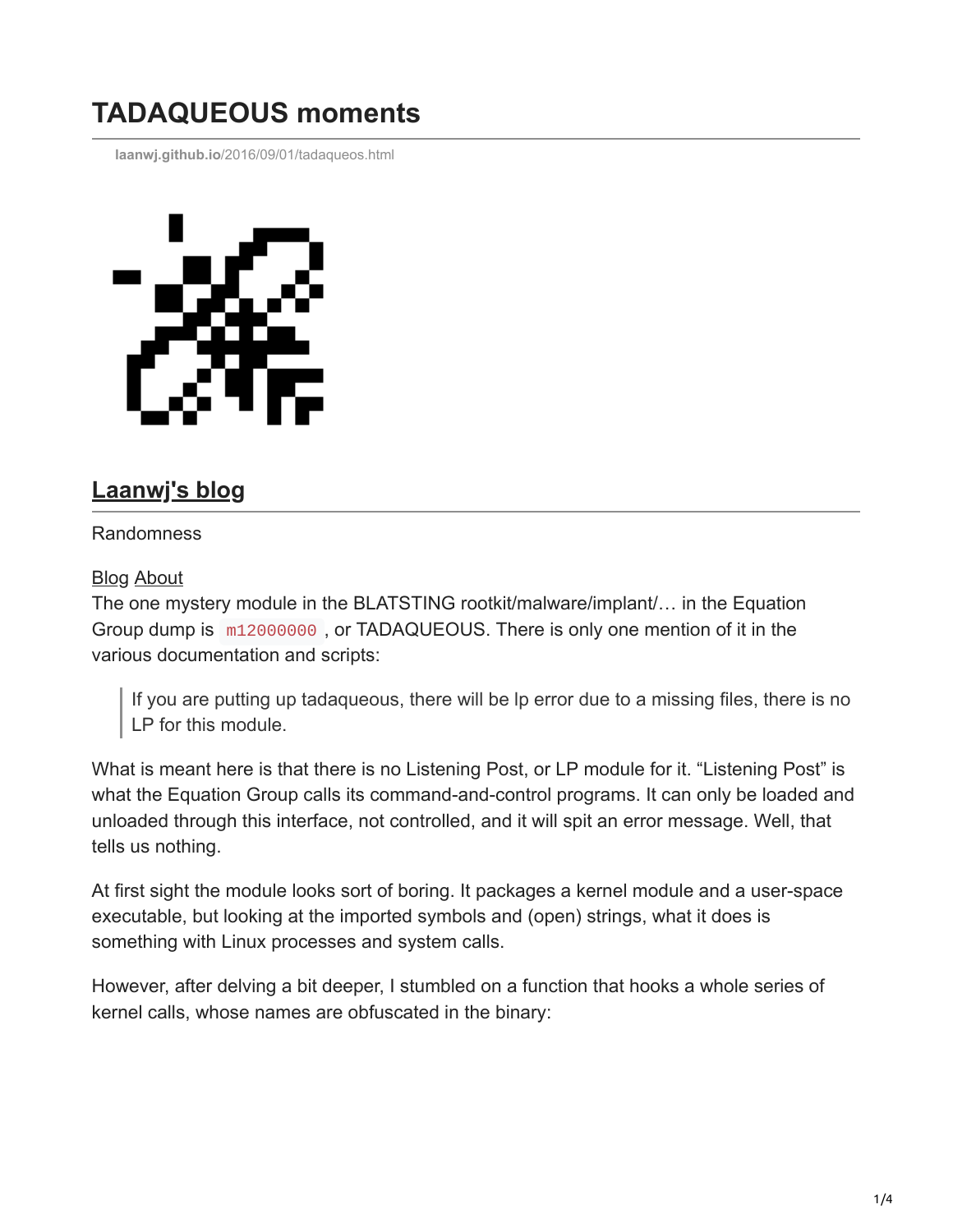|                           | $F$ (fcn) hook_kernel_functions 153        |                   |                                                                |                |
|---------------------------|--------------------------------------------|-------------------|----------------------------------------------------------------|----------------|
|                           | ; CALL XREF from 0x08001673 (fcn.080015a8) |                   |                                                                |                |
|                           | 0x08000f54                                 | 57                | push edi                                                       | ; 0 args -     |
|                           | hooks up to 14 kernel functions            |                   |                                                                |                |
|                           | 0x08000f55                                 | 56                | push esi                                                       |                |
|                           | 0x08000f56                                 | 53                | push ebx                                                       |                |
|                           | 0x08000f57                                 | 83ec10            | sub esp, 0x10                                                  |                |
|                           | 0x08000f5a                                 | 31c0              | xor eax, eax                                                   |                |
|                           | 0x08000f5c                                 | c744240c0000.     | mov dword $[esp + 0xc]$ , $0$ ; $[ra - 0x10]$                  |                |
|                           | 0x08000f64                                 | 89c7              | mov edi, eax                                                   |                |
|                           | 0x08000f66                                 | 31f6              | xor esi, esi                                                   |                |
|                           | $-$ > 0x08000f68                           | 80bed4030000.     | cmp byte $[esi + 0x3d4]$ , 0 ; RELOC 32                        |                |
| .data                     |                                            |                   |                                                                |                |
|                           | $\overline{\phantom{0}}$ < 0x08000f6f      | 7517              | jne 0x8000f88                                                  | ; hook this    |
| function?                 |                                            |                   |                                                                |                |
|                           | -> 0x08000f71                              | 47                | inc edi                                                        | ; advance      |
| forward                   |                                            |                   |                                                                |                |
| $\mathbf{H}$              | 0x08000f72                                 | 83c618            | add esi, 0x18                                                  | ; records are  |
| 0x18 bytes                |                                            |                   |                                                                |                |
|                           | 0x08000f75                                 | 83ff0e            | cmp edi, 0xe                                                   | ; count to 14  |
|                           | $L < 0 \times 08000$ f78                   | 76ee              | jbe 0x8000f68                                                  | ; the end?     |
|                           | 0x08000f7a                                 |                   | mov edx, eax                                                   |                |
|                           |                                            | 89c2              |                                                                |                |
|                           | -> 0x08000f7c                              | 83c410            | add esp, 0x10                                                  |                |
|                           | 0x08000f7f                                 | 5b                | pop ebx                                                        |                |
|                           | 0x08000f80                                 | 5e                | pop esi                                                        |                |
|                           | 0x08000f81                                 | 89d0              | mov eax, edx                                                   |                |
|                           | 0x08000f83                                 | 5f                | pop edi                                                        |                |
|                           | 0x08000f84                                 | c3                | ret                                                            |                |
|                           | 0x08000f85                                 | 8d7600            | lea esi, [esi]                                                 |                |
|                           | -> 0x08000f88                              | c744240c0000.     | mov dword $[esp + \Theta xc]$ , $\Theta$ ; $[ra - \Theta x10]$ |                |
|                           | 0x08000f90                                 | 51                | push ecx                                                       |                |
|                           | 0x08000f91                                 | 6a05              | push 5                                                         |                |
|                           | 0x08000f93                                 | ffb6c8030000      | push dword [esi + 0x3c8] ; RELOC 32 .data                      |                |
|                           | kernel function to hook                    |                   |                                                                |                |
| $\vert \ \vert$           | 0x08000f99                                 | 8d442418          | $[10a \text{ eax}, [esp + 0x18]$ ; $[ra - 0x10]$               |                |
|                           | 0x08000f9d                                 | 50                | push eax                                                       | ; outptr       |
|                           | 0x08000f9e                                 | a100000000        | mov eax, dword [0] ; RELOC 32                                  |                |
| the_interface             |                                            |                   |                                                                |                |
| $\Box$                    | 0x08000fa3                                 | ff5054            | call dword [eax + 0x54]                                        | ; call core.54 |
|                           | is kernel function hookable?               |                   |                                                                |                |
|                           | 0x08000fa6                                 | 83c410            | add esp, 0x10                                                  |                |
|                           | 0x08000fa9                                 | 85c0              | test eax, eax                                                  |                |
|                           | 0x08000fab                                 | 8d9ec0030000      | lea ebx, [esi + 0x3c0] ; RELOC 32 .data                        |                |
|                           | 0x08000fb1                                 | baffffffff        | mov edx, 0xfffffffff                                           |                |
|                           | < 0x08000fb6                               | 74 <sub>c</sub> 4 | je 0x8000f7c                                                   |                |
|                           | 0x08000fb8                                 | 8b54240c          | mov edx, dword $[esp + \Theta xc]$ ; $[ra - \Theta x10]$       |                |
|                           | 0x08000fbc                                 | 85d2              | test edx, edx                                                  |                |
| <                         | 0x08000fbe                                 | 7526              | jne 0x8000fe6                                                  | ; FAIL         |
|                           | 0x08000fc0                                 | 83ec0c            | sub esp, 0xc                                                   |                |
|                           | 0x08000fc3                                 | 6a00              | push 0                                                         |                |
|                           | 0x08000fc5                                 | 50                | push eax                                                       | ; return value |
| from core.54              |                                            |                   |                                                                |                |
|                           | 0x08000fc6                                 | ff730c            | push dword $[ebx + 0xc]$                                       | ; local        |
| function to redirect to   |                                            |                   |                                                                |                |
|                           | 0x08000fc9                                 | ff7308            | push dword [ebx + 8]                                           | ; kernel       |
| $\vert \vert \vert \vert$ |                                            |                   |                                                                |                |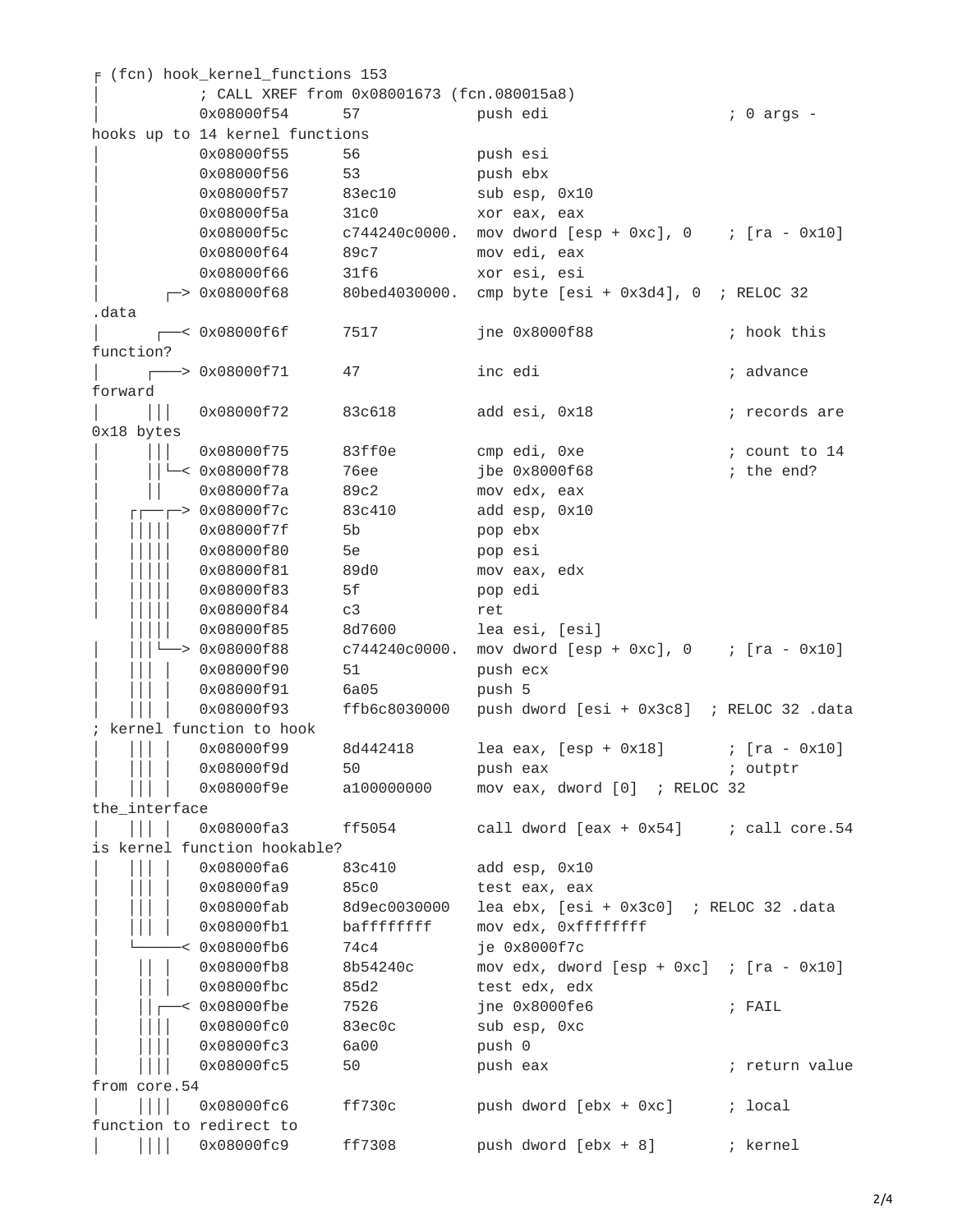| function to hook              |                                      |             |                                    |          |  |
|-------------------------------|--------------------------------------|-------------|------------------------------------|----------|--|
|                               | 0x08000fcc                           | 8d4304      | lea eax, $\lceil ebx + 4 \rceil$   |          |  |
|                               | 0x08000fcf                           | 50          | push eax                           | ; outptr |  |
|                               | 0x08000fd0                           | a100000000  | mov eax, dword $[0]$<br>; RELOC 32 |          |  |
| the_interface                 |                                      |             |                                    |          |  |
|                               | 0x08000fd5                           | ff5058      | call dword $\lceil$ eax + 0x58]    | call     |  |
| core.58: hook kernel function |                                      |             |                                    |          |  |
|                               | 0x08000fd8                           | 83c420      | add esp, 0x20                      |          |  |
|                               | 0x08000fdb                           | 85c0        | test eax, eax                      |          |  |
|                               | 0x08000fdd                           | bafffffffff | mov edx, 0xfffffffff               |          |  |
|                               | —< 0x08000fe2                        | 748d        | ie 0x8000f71                       |          |  |
|                               | —< 0x08000fe4                        | eb96        | imp 0x8000f7c                      |          |  |
|                               | └─> 0x08000fe6                       | bafffffffff | mov edx, 0xfffffffff               |          |  |
|                               | $ightharpoonup$ $\ltimes$ 0x08000feb | eb8f        | imp 0x8000f7c                      |          |  |

Summarizing the data structure at .data+0x3c0 :

| <b>Offset</b> | <b>Flag</b> | <b>Target symbol</b> | <b>Redirected to</b> |
|---------------|-------------|----------------------|----------------------|
| 0x000003c0    | 0x0001      | add_ipsec_sa         | $text+0x00000c60$    |
| 0x000003d8    | 0x0002      | asic_init_cmd_block  | $text+0x00000e8c$    |
| 0x000003f0    | 0x0004      | del_ipsec_sa         | $text+0x00000da0$    |
| 0x00000408    | 0x0008      | get_random_bytes     | 0x00000000           |
| 0x00000420    | 0x0010      | cipher_des           | 0x00000000           |
| 0x00000438    | 0x0020      | cipher_3des          | 0x00000000           |
| 0x00000450    | 0x0040      | cipher_aes           | 0x00000000           |
| 0x00000468    | 0x0080      | cipher_null          | 0x00000000           |
| 0x00000480    | 0x0100      | $h$ mac_null         | 0x00000000           |
| 0x00000498    | 0x0200      | hmac_md5_96          | 0x00000000           |
| 0x000004b0    | 0x0400      | hmac_sha1_96         | 0x00000000           |
| 0x000004c8    | 0x0800      | cipher_dev_in_use    | 0x00000000           |
| 0x000004e0    | 0x1000      | asic_xxcrypt         | .text+0x00000f18     |
| 0x000004f8    | 0x2000      | cpx_read_rand        | .text+0x00000e50     |

It looks like this is a noteworthy module after all:

Most of the symbols are not standard Linux symbols but specific to the TOS/Fortinet implementation. Their meaning, however is clear from the name.